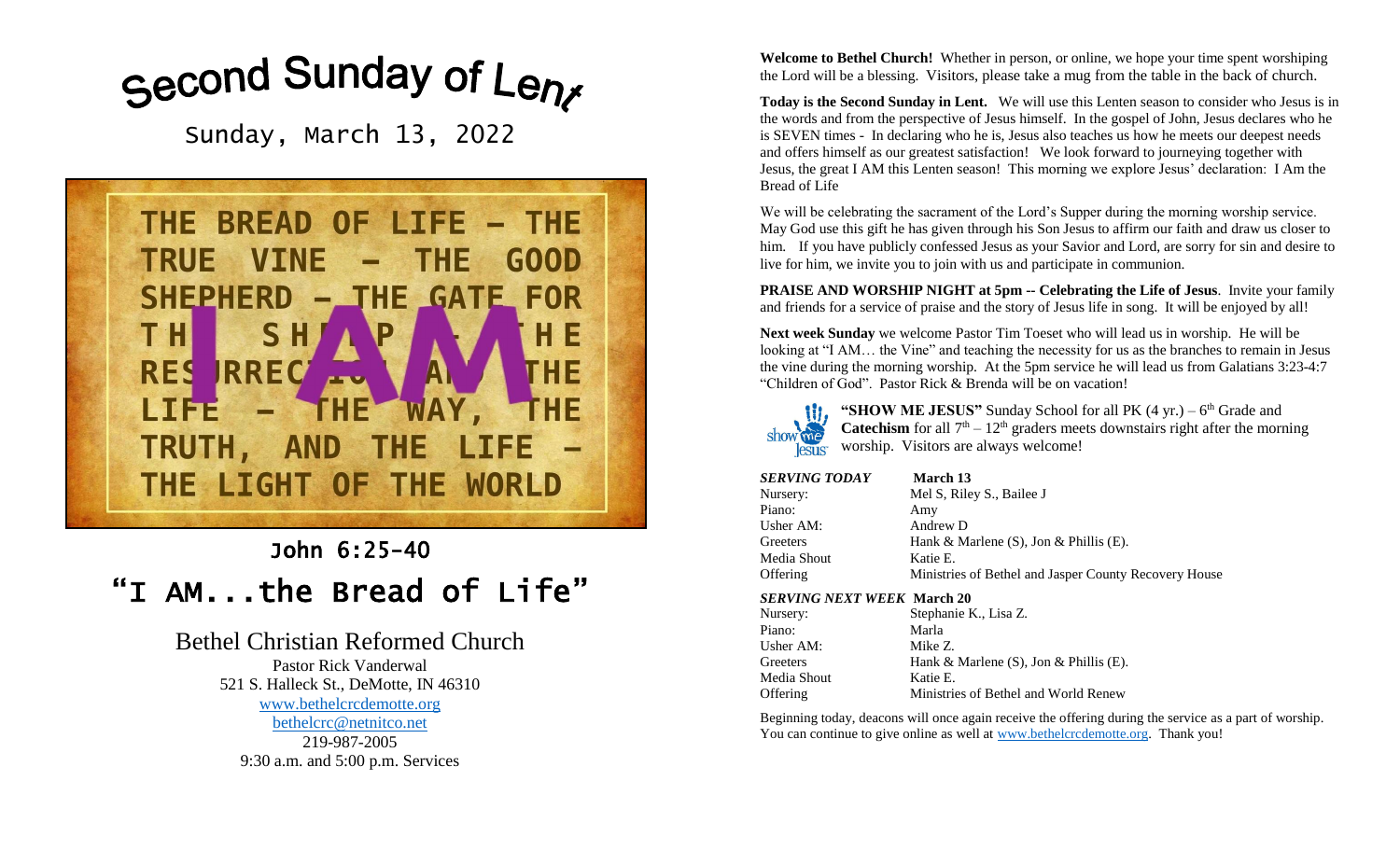#### **MORNING WORSHIP**

Welcome

Call to Worship: Isaiah 55:1-2 Song of Praise: "I Will Call Upon the Lord" – W/C 38 God's Greeting Mutual Greetings

Songs:

- "You Are Holy" (Prince of Peace)
- "Before the Throne of God Above" Prayer of Gratitude
	- "Holy Spirit Living Breath of God"

Offering, for Ministries of Bethel and Jasper County Recovery House Offertory – "The Great I Am" Prayer

Scripture: John 6:25-40 Sermon: **I AM….the Bread of Life**

Celebration of the Lord's Supper

- We share the bread
- We share the cup

Parting Blessing Closing Song: "To God Be the Glory"

#### *CHURCH FAMILY – Please continue to pray for:*

- Please continue to keep Elmer VM, Corky B, Ted and Donna H, and others who are currently confined to home or struggle with health issues.
- Please remain in prayer for the situation in Ukraine, and the unwarranted attack by Russia on that country. Pray for an end to the conflict, and a stop to the aggression.

#### *MEETINGS & ACTIVITIES THIS WEEK*

Sunday 10:45amSunday School & Catechism Tuesday 1:30pm Ladies Afternoon Bible Study Wednesday 9:30am Coffee Break 1:00pm Phil's Friends at Connection Center 6:30pm GEMS Meets at Frist CRC

#### *ANNOUNCEMENTS*

**LADIES AFTERNOON BIBLE STUDY** will meet Tuesday, March 15 at 1:30. We will be studying lesson 10, Cross Cultural Evangelism. We will meet at the home of Dianne DV.

**COFFEE BREAK** meets on Wednesday's from 9:30am-11am. Nursery Provided. We will not meet on March 23 due to spring break.

**GEMS** will meet on March 16, 6:30-8:00PM. It will be craft night. We will study lesson #6 "I Am a World Changer".

**PHIL'S FRIENDS-** Connection Center- Wednesday, March 16, 1:00-3:00.

Donations to Anew ministries/Teen Mother Choices will be collected for **one more week.** Next Sunday will be the last day to bring in your donations. Thank you so much for all you have donated thus far!  $\sim$ Outreach Team

**HELPING OTHERS IN THE MIDST OF LOSS!** Join us for a night of learning and discussion as we look to better equip ourselves to walk with those we love during times of loss/grief. Please RSVP to Alex [@alex.monsma@cpcrc.org](mailto:alex.monsma@cpcrc.org) or call 616-308-1318. Thursday, March 17 7:00-8:30pm at First Christian Reformed Church, 909 E Greenwood Ave., Crown Point, IN. Open to church/ministry leaders and the general public. Join us!

**INSPIRE 2022 - Aug. 4-6, Tinley Park, IL.** INSPIRE 2022 is an event designed for ministry volunteers and leaders from the CRC and Reformed churches across North America. Whether you're a deacon, elder, Sunday School leader, Bible study attendant, worship leader, mission team member, or fill another role in our church community, you will return to our local congregation with new ideas, renewed passion and a deepened commitment to God's kingdom. To learn more about INSPIRE 2022, including all workshops offered and schedule, go to crcna.org/Inspire We will be holding a meeting after the morning service on March 20 for all interested in attending or if you have questions. If interested but cannot attend meeting, let Cindy Musch know. Thank-you, Outreach Team